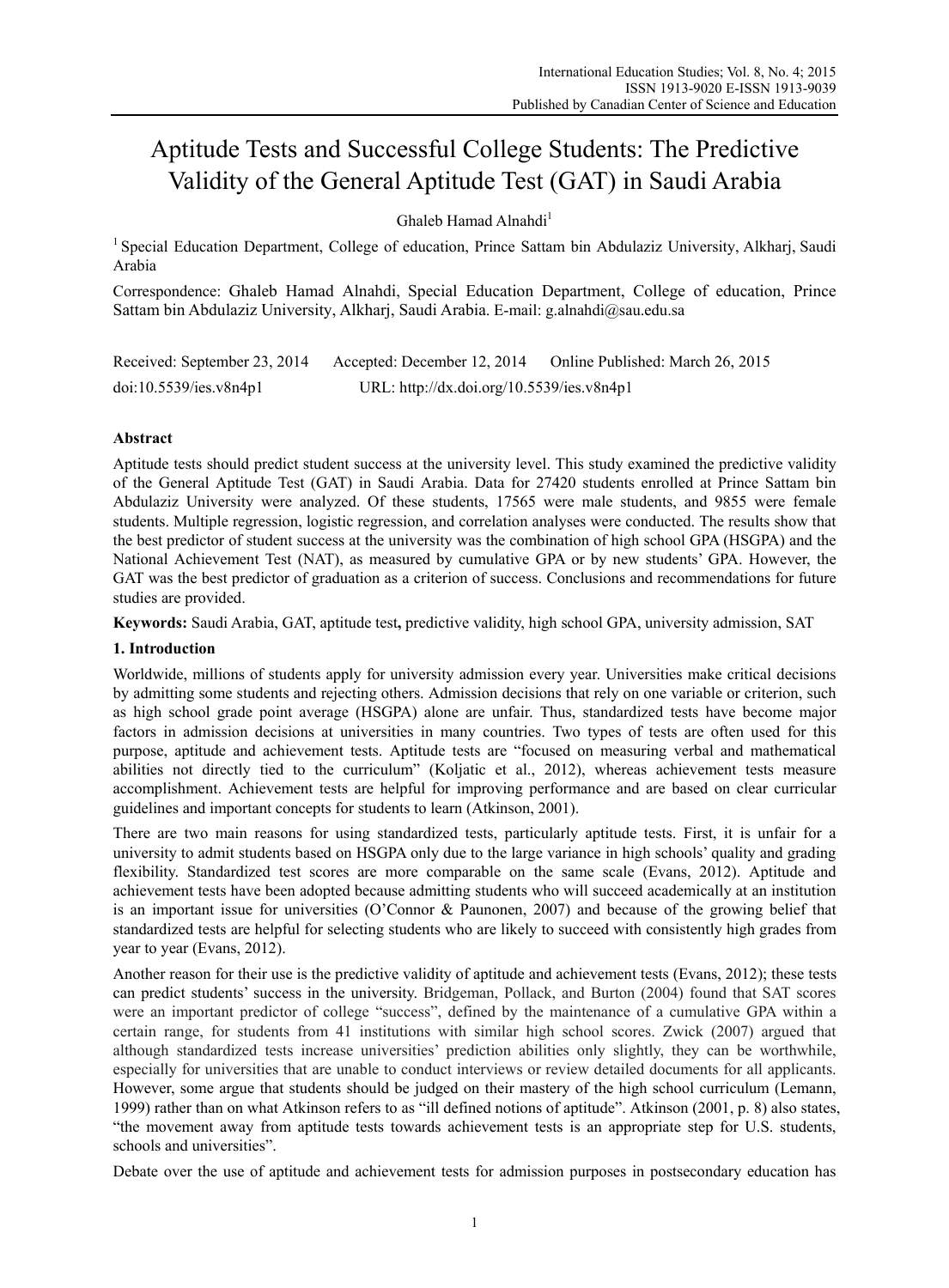occurred worldwide, and Saudi Arabia is no exception. However, in Saudi Arabia, all students are required to take the General Aptitude Test (GAT) to apply for university admission in addition to providing their high school GPA (HSGPA). For some majors, an achievement test is also required as one of the criteria for admission. Some colleges, such as medical colleges, admit students based on consideration of a combination of their HSGPA, GAT score, and National Achievement Test (NAT) for health colleges (Bajammal et al., 2008). The formula for weighing these three scores (HSGPA, GAT, NAT) to generate a single score for each candidate for an admission decision varies from university to university. For example, King Saud University and Prince Sattam bin Abdulaziz University have four different formulas depending on the college to which the applicant desires admission. These formulas are as follows: (1) HSGPA 30%, GAT 30% and NAT 40%; (2) HSGPA 40%, GAT 30%, and NAT 30%; (3) HSGPA 60% and GAT 40%; and (4) HSGPA 50% and GAT 50%. The National Center for Assessment in Higher Education describes the GAT as "a test that measures the analytical and deductive ability of the student, it focuses on the student potential for learning aside from his proficiency in a particular subject; through measuring student's ability to: read comprehension; understand logical relationships; solve problems based on basic mathematical concepts; conclude; and measure " (retrieved Nov. 1, 2012).

Historically, studies have shown that aptitude tests (e.g., the SAT) and HSGPA account for only 25% of the variance in university GPA (Sparkman, 2012). However, Astin (1993) found that, based on the available admission data, HSGPA and standardized test scores were the two best predictors of university GPA as the criterion for success. Despite the debate over the efficacy of standardized tests, these tests "will continue to play an important factor in college admission for the foreseeable future" (Evans, 2012, p. 10).

As mentioned previously, one of the reasons for adopting aptitude tests for admission in universities is the predictive validity of these tests. Based on this importance, the key question of this study is whether the GAT can predict students' success at the university level. Alshumrani (2007) examined the predictive validity of the GAT and HSGPA in Saudi Arabia and found that the combination of both predictors explained approximately 11% of first-semester college GPA. HSGPA explained 10% of GPA variation, whereas the GAT explained only 1% (Alshumrani, 2007).

## **2. Method and Data**

The main purpose of this study is to examine the GAT's predictive validity for success at the university level. Because studies have selected various criteria for success at the university level, this study examines the most common criteria for success at the university level: cumulative GPA for all students at different levels, first-semester (the period examined in this study) GPA, cumulative GPA for graduated students, and graduation. This examination is conducted in four different ways: first, by examining the GAT's ability to predict cumulative GPA for university students at all levels; second, by examining the GAT's ability to predict GPA for new university students using their first-semester GPA; third, by examining the GAT's ability to predict cumulative GPA for graduated university students only; and fourth, by examining the GAT's ability to predict who will graduate as opposed to who will fail to complete a degree program.

Data for 27420 students enrolled at Prince Sattam bin Abdulaziz University were analyzed. Data obtained from university records and identification numbers were cleared to ensure the confidentiality of information for 17565 male students and 985 female students. Linear regressions were conducted individually for the GAT, NAT, and HSGPA to examine their predictive validity for success. Multiple regression analysis was conducted to examine the predictive validity of the GAT, NAT, and HSGPA together. A logistic regression was conducted to examine how well the GAT predicted which students graduated versus which students failed to complete a degree. Additionally, correlations were conducted to examine the level of association of the GAT, NAT, HSGPA, and GPA. All of the results are reported at  $p=0.05$  unless otherwise stated.

## *2.1 Variables*

# 2.1.1 Independent Variables

HSGPA achieved by students during the last year of high school is expressed on a scale of 100 points and is often treated as a percentage representing success. This is the reason for the term high school percentage that is used in Saudi Arabia. Two other independent variables in this study are GAT scores and NAT scores.

## 2.1.2 Dependent Variables

Four types of dependent variables are used in this study based on various criteria for success. Three types of data are used for the dependent variable in regression analyses: (1) cumulative GPA for students at all levels, including graduated students; (2) GPA for students after their first semester at the university; and (3) cumulative GPA for graduated students. The fourth dependent variable is the binary data for students' status (graduated or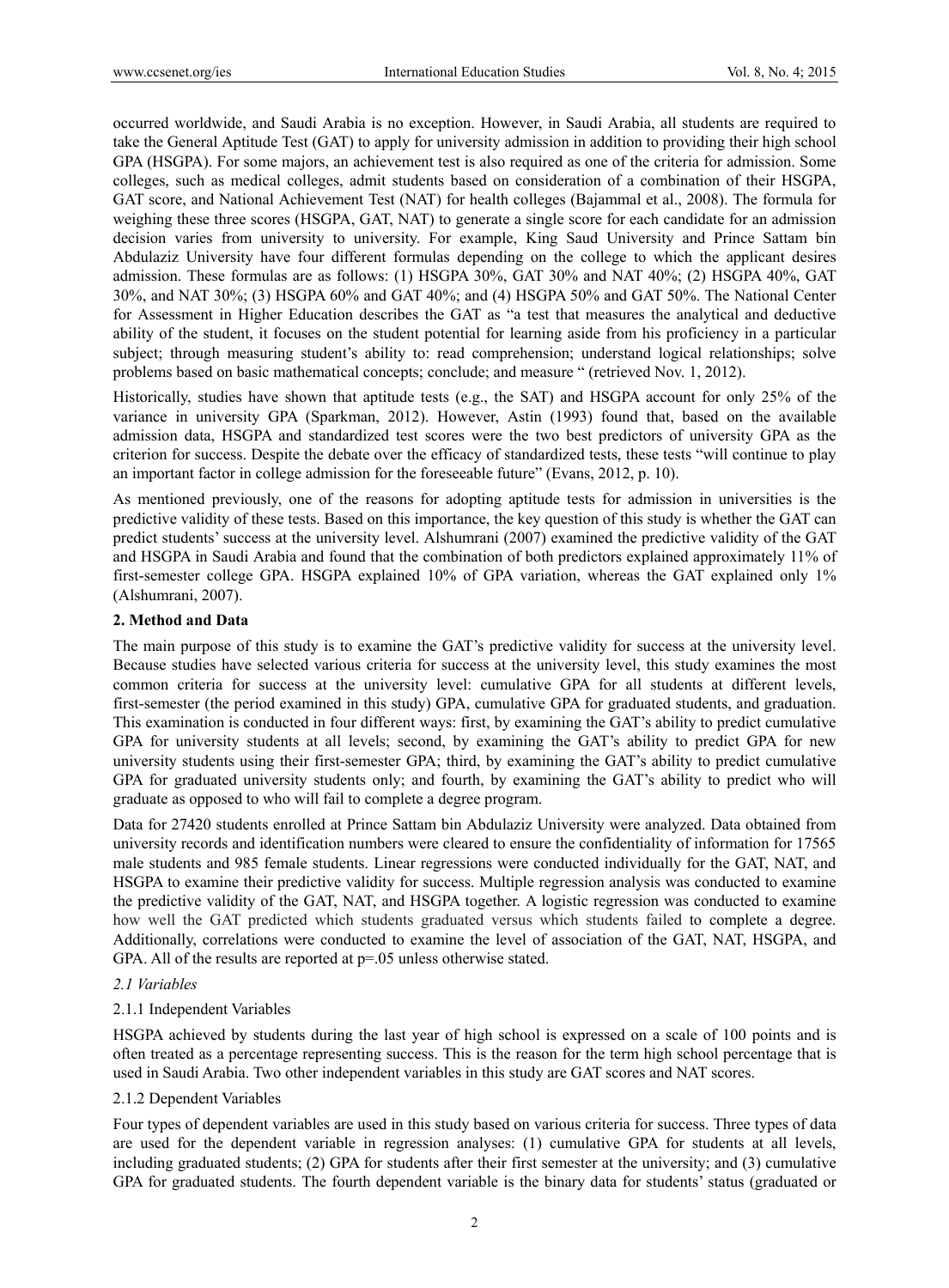failed to graduate).

#### **3. Results**

According to Evans (2012), we can use the correlation coefficient of an exam score with the college outcome (cumulative GPA) to examine the predictive validity of this exam. The correlation coefficient of the GAT with GPA is .33, which means that only approximately 9% of the variation in GPA may be explained by the GAT. Hence, the GAT is not a strong predictor of validity. The highest correlation among these results is between the NAT and the GAT (R=547), which means that 29%  $(R^2)$  of the variation in the GAT is explained by variation in the NAT. Additionally, this finding may suggest that the GAT is focused on content-based knowledge, which leads to overlap with the NAT. The second highest correlation is between HSGPA and cumulative GPA in the university  $(R=513)$ . This is the highest correlation for GPA with any variable in the study.

Table 1. Pearson correlations for students at all levels

| Correlations |             |                     |                           |  |
|--------------|-------------|---------------------|---------------------------|--|
|              |             |                     | GAT HSGPA Achievement GPA |  |
| <b>GAT</b>   |             |                     |                           |  |
| HSGPA .443** |             |                     |                           |  |
| <b>NAT</b>   |             | $.547$ ** $.407$ ** |                           |  |
| <b>GPA</b>   | $.330^{**}$ | $.513***$           | **<br>.380 <sup>°</sup>   |  |

\*\* Correlation is significant at the 0.01 level (2-tailed).

Table 2 shows correlation results similar to Table 1, where the NAT and GAT combination is recorded as the highest correlation for new students and all students without a specified level.

Table 2. Pearson correlations for new (first-semester) students (n=3266)

|                               |                  | GPA HSGPA GAT         |       |
|-------------------------------|------------------|-----------------------|-------|
| Pearson Correlation GPA 1.000 |                  |                       |       |
|                               | HSGPA .424 1.000 |                       |       |
|                               | GAT              | $.288$ $.461$ $1.000$ |       |
|                               | NAT              | 369 416               | - 596 |

#### *3.1 Does GAT Predict GPA?*

In this section, we analyze the predictive validity of the GAT, HSGPA, and NAT in different ways: as a one predictor model for each variable, as a combination of all three variables in one model, and as a linear combination of every combination of two predictors. All of these analyses were conducted with three different samples: new students (first-semester GPA), graduated students, and all students (cumulative GPA) (see Table 3).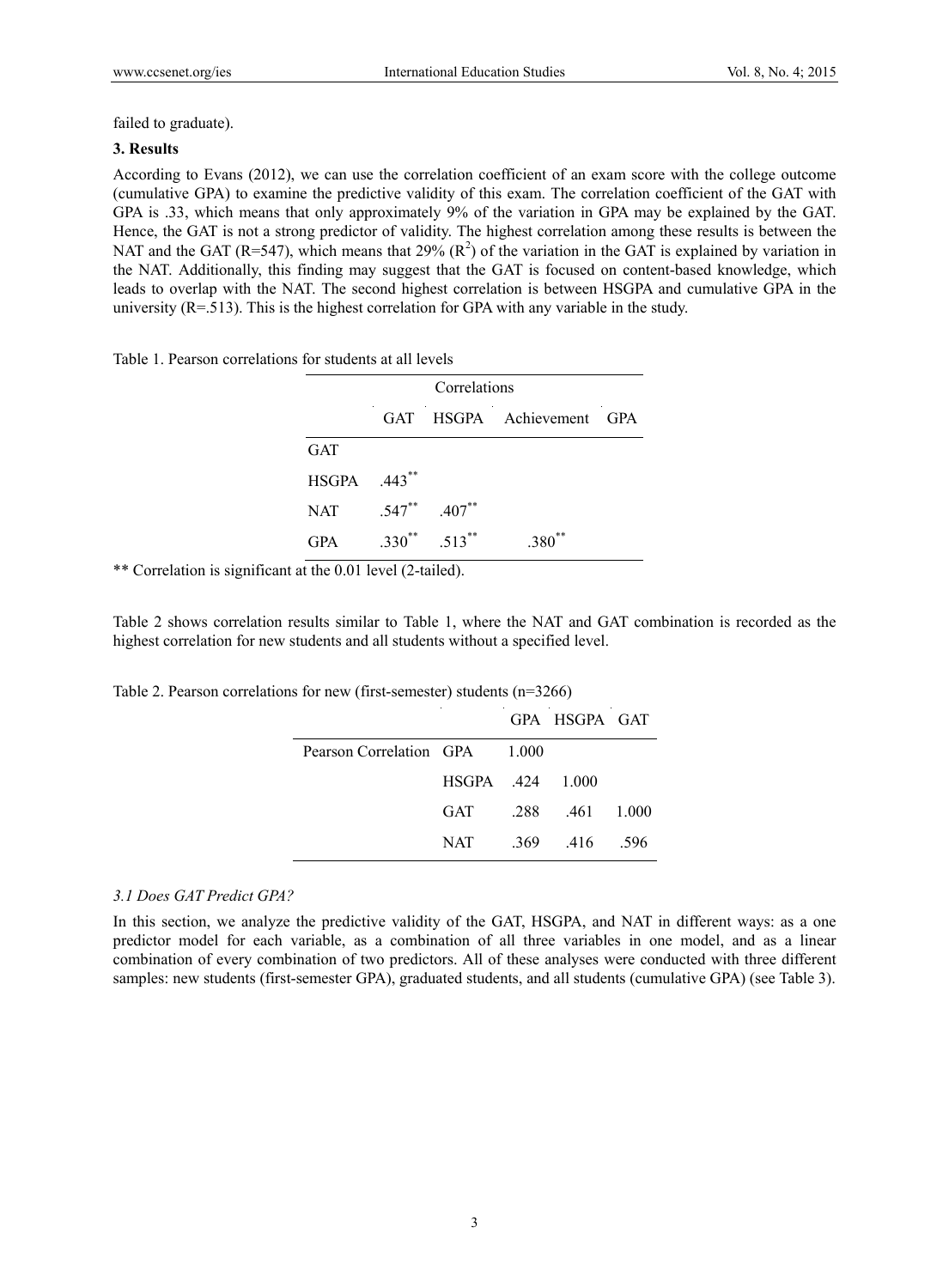|                       |                                              |                                      | Sample                        |                           |
|-----------------------|----------------------------------------------|--------------------------------------|-------------------------------|---------------------------|
|                       | Predictors                                   | New Students<br>(First-semester GPA) | Graduated<br>(cumulative GPA) | Mixed<br>(cumulative GPA) |
| Model<br><sup>1</sup> | GAT (model with one<br>predictor only)       | $.089$ (n=3874)                      | $.089$ (n=893)                | $.120$ (n=15053)          |
| Model<br>2            | HSGPA (model with one<br>predictor only)     | $.183$ (n=4959)                      | .295 $(n=1179)$               | .300 $(n=17151)$          |
| Model<br>3            | NAT (model with one<br>predictor only)       | $.136$ (n=3266)                      | $.056$ (n=279)                | .162 (n= $11747$ )        |
| Model<br>4            | Linear combination of GAT<br>and HSGPA       | .205 (n=3873)                        | .288 $(n=293)$                | .303 ( $n=15053$ )        |
| Model<br>5            | Linear combination of<br>HSGPA and NAT       | .225 ( $n=3266$ )                    | .299 $(n=279)$                | .340 $(n=11747)$          |
| Model<br>6            | Linear combination of GAT<br>and NAT         | $.143$ (n= 3263)                     | .118 $(n=279)$                | $.188$ (n=11742)          |
| Model<br>7            | Linear combination of<br>HSGPA, GAT, and NAT | .225 ( $n=3266$ )                    | .304 $(n=279)$                | .342 $(n=11747)$          |

#### Table 3. Predictor comparison (R2) for the dependent variable (GPA)

#### *3.2 Does GAT Predict First-Semester GPA?*

The GAT's predicted validity for first-year GPA, in a typical procedure (Zwick, 2007), was examined using data for 4959 students after their first semester at the university. A similar analysis of students at different levels showed that the best predictor was the combination of HSGPA and NAT. This model explained 22% ( $R^2$ =.225) of GPA variation. The HSGPA-only model explained 18% ( $R^2$ =.183), as the best single predictor (Model 3 in Table 4).

#### *3.3 Does GAT Predict Cumulative GPA?*

By conducting hierarchical multiple regressions to examine whether GAT, NAT, and HSGPA predict GPA, we found that HSGPA was the strongest predictor in this model, with  $R^2$  .30, F (1, 11743)=5027, p<.05. Thus, 30% of the variation in GPA could be explained by variation in HSGPA alone. Adding the NAT to the model increased  $R<sup>2</sup>$  by only .04, which explains 4% in addition to the 30% that can be explained by HSGPA. Adding the GAT to the model increased  $R^2$  by only .002, which explains .2% in addition to the 34% explained by HSGPA and NAT.

When the GAT was used in the model alone as one predictor, the model was statistically significant, F (1, 11743)=1643, p<.05. However, this model explained only 12% ( $R^2$ =.123) of the GPA variation compared with the 30%  $(R^2 = .30)$  that could be explained by HSGPA alone as one predictor in the model. If we include the three variables as predictors (HSGPA, GAT, and NAT) in the model and take the linear combination of these three variables, the explained portion of GPA variation increases to 34%  $(R^2 = .342)$ . The model with three variables (HSGPA, GAT, and NAT) is slightly better, based on  $\mathbb{R}^2$ , than the first model with only one predictor (HSGPA). However, the fifth model (HSGPA and NAT in the model) has better predictive ability according to the general principle of parsimoniousness; the model is as explanatory as the other model with fewer parameters (Seasholtz & Kowalski, 1993). Nevertheless, the first model also explains approximately 30% using only one predictor. In sum, according to this analysis, HSGPA is the strongest predictor of success in the university based on cumulative GPA, compared to the GAT or the NAT.

# *3.4 Does the GAT Predict Graduation?*

To examine the GAT's ability to predict graduation as a criterion of success, we analyzed data on students who graduated (n=894) and students who were academically fired (students forced to drop out due to poor grades) (n=858). A logistic regression was conducted with the GAT as the independent variable and students' graduation status as the dependent variable (binary data, graduated or academically fired). Before entering a predictor, with the assumption of equal numbers in each category, the model (model 0) recorded 51% correct classifications. This percentage increased to approximately 61% by adding the GAT to the model as a significant predictor. In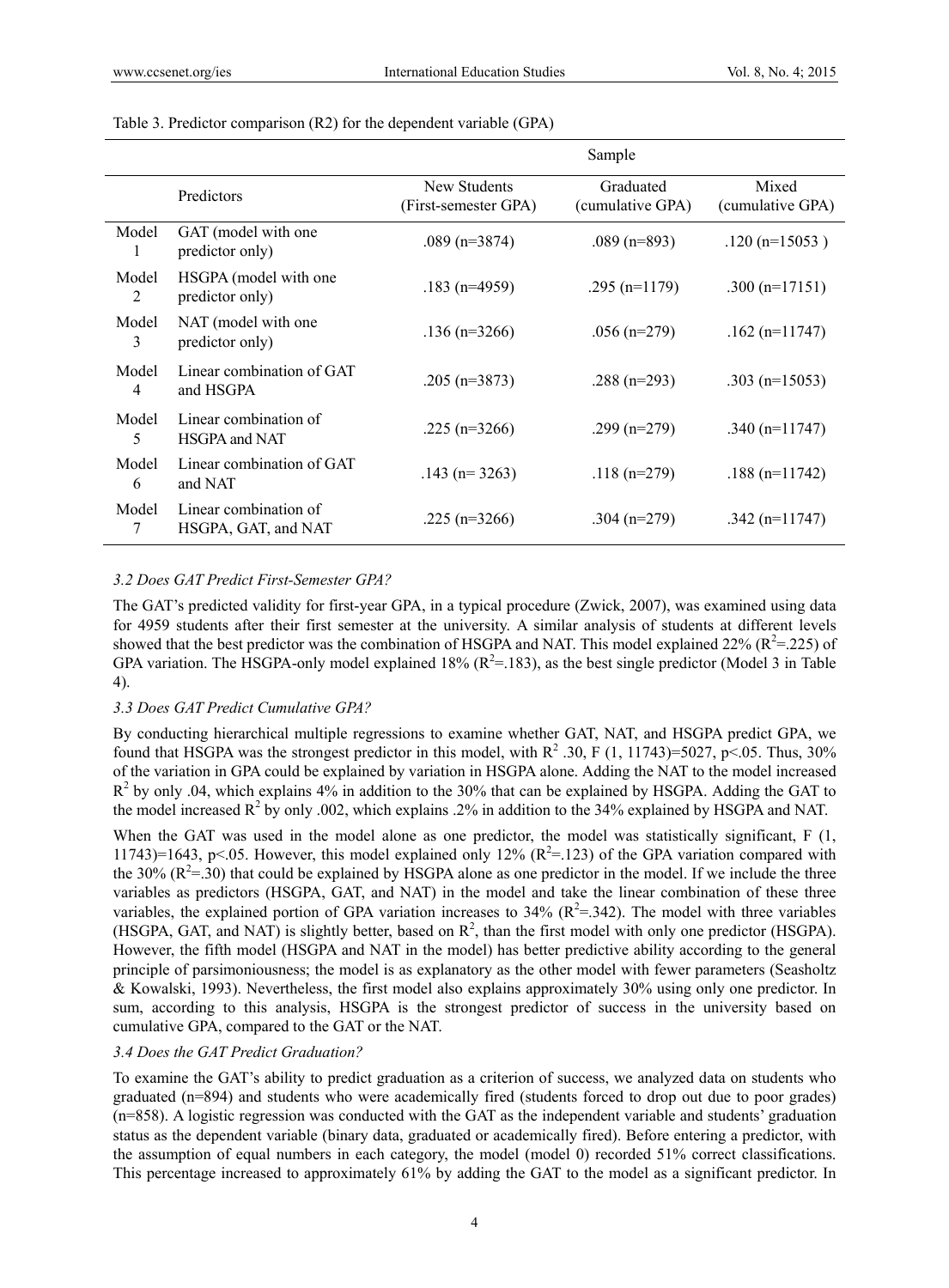this model, the GAT ( $R^2 = 0.074$ ) explained 7% of the variation in the variable of students' graduation status as a predictor of graduation from the university. This model fits with the acceptance of the null hypothesis of the Hosmer and Lemeshow test (p>.05) (Shah and Barnwell, 2003). The GAT was able to predict student status slightly better than HSGPA ( $R^2 = 0.06$ ,  $6\%$ ). The NAT model did not fit, so it was eliminated from this analysis, and  $R^2 = .02$ .

## **4. Discussion**

This study found that a combination of HSGPA and the National Achievement Test (NAT) is the best predictor for success in the university. This result differs from Burton and Ramist's (2001) findings; these authors found that the combination of HSGPA and SAT scores was consistently the best predictor of university success across many studies. However, HSGPA is the common variable in both studies.

# *4.1 Predicting Success (GPA)*

This study found that, compared to the GAT and the NAT, HSGPA is the strongest predictor of success when the criterion is cumulative university GPA. This result can be explained by one of two possibilities. First, universities use similar instructional methods and provide experiences similar to those students experience in high schools. In other words, universities are an extension of the pre-university education, and most of the teaching and assessment methods used in these universities are not significantly different from those used in high schools.

Thus, teaching at the university level is an extension of the secondary stage in terms of teaching methods and the expectations of students and focuses on the same levels of goals that are highlighted in the secondary stage, such as goals that focus on the ability to recall data or information rather than higher-level goals that focus on application, analysis, or synthesis (see Bloom's taxonomy, 1956). And this interpretation is supported by Alqataee and Alharbi (2012).The other possible explanation is that the GAT as an aptitude test failed to capture and measure abilities that could help students succeed in a university setting.

In the first scenario, we assumed that universities have not raised the bar for their students, and instead continued to set goals at the lowest level and provided knowledge in the same way as the pre-university education. Therefore, because the similarities between high school education and university education are greater than the differences, it is reasonable that high school GPA is the most accurate predictor of university success. If it is true that university education is similar to pre-university education, this finding supports the claim that aptitude tests measure different abilities that might be ignored in high school tests. Therefore, the learning and assessment methods utilized in universities must be different and more profound than those used in secondary schools. In the second scenario, the GAT failed to capture and measure students' aptitude and potential to succeed in a university setting. If this finding is accurate, the National Center for Assessment in Higher Education needs to develop and make necessary modifications to the GAT to increase its predictive validity.

# *4.2 Predicting Graduation*

This study found that the GAT is the strongest predictor of success when the criterion is to predict graduation, with slightly better predictive ability than HSGPA. This result is consistent with Burton and Ramist's (2001) conclusion after reviewing eight studies that examined the SAT's ability to predict graduation. Manski (1983, p. 15) also found a strong relationship between SAT scores and persistence in college, even among students with similar class ranks in high school (Manski, 1983).

In conclusion, HSGPA alone appears to be more able to predict university success than the GAT. Furthermore, the combination of HSGPA and NAT is the best predictor of success when university GPA is the criterion. However, the GAT is a slightly better predictor of success than HSGPA when graduation is the criterion.

## **5. Recommendations**

Because aptitude tests are designed to measure students' potential abilities, which are not often measured in high school tests, the national Center of Testing should work to improve the predictive validity of the GAT to reach or exceed the predictive ability of HSGPA. Future studies need to examine the GAT's predictive validity across university majors. In addition, the high predictive ability of HSGPA highlights the need for university officials in Saudi Arabia to review and evaluate their programs to take students to different levels of knowledge and skills. Due to the gender-separated education system in Saudi Arabia, comparison studies by gender should be conducted to examine whether HSGPA has similar predictive validity for male and female students. Furthermore, predictive studies across majors should take place to examine whether GAT predictability will vary based on the student major in the university. Finally, a comparison a cross universities will be informative.